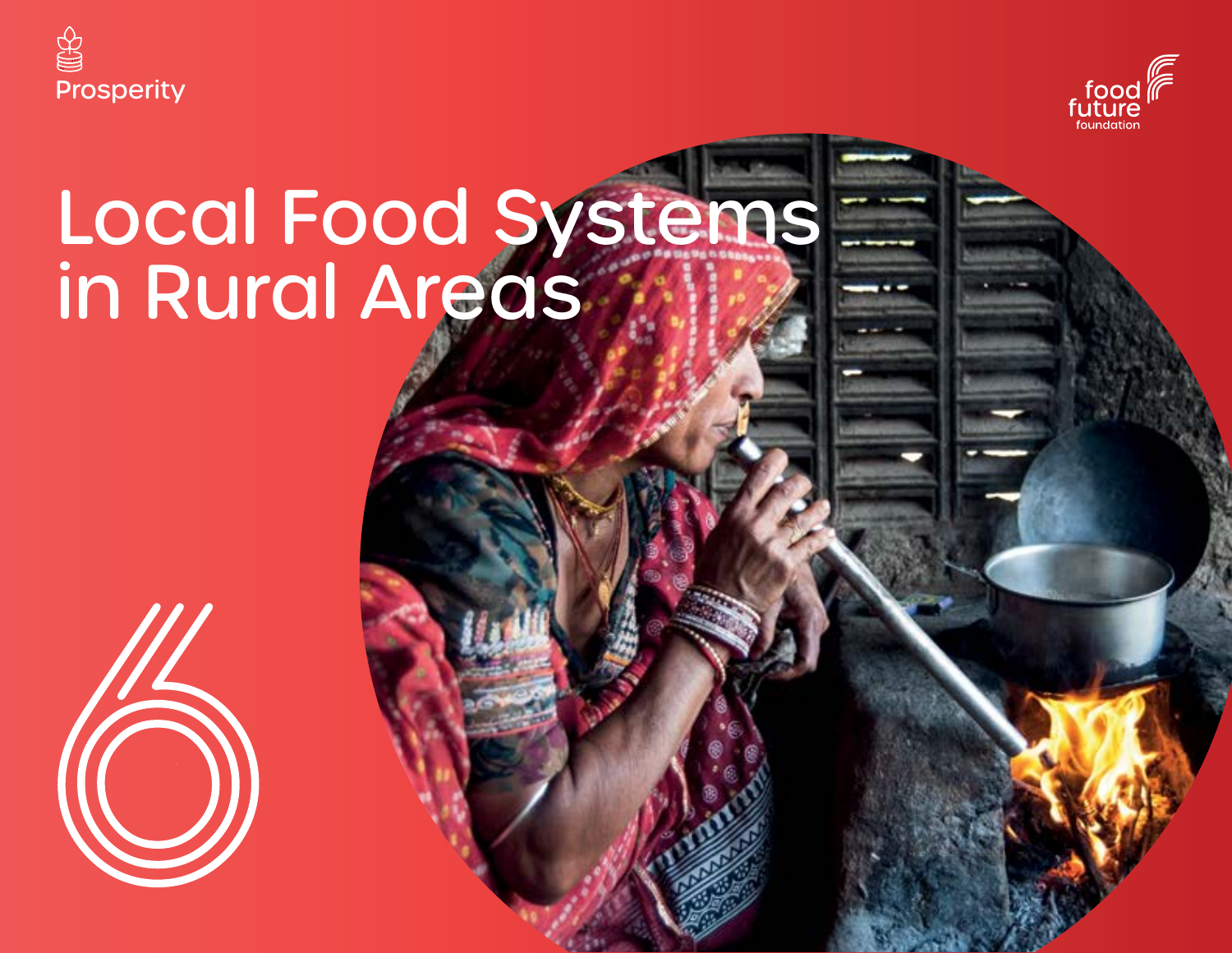

### lable Area

veloping local employment and entrepreneurial opportunities and biologically diverse landscapes for sustainable intensification of by focusing on 3 'I's - Innovations, Incentives, and Institutions elp produce more diversified and nutritious food economically **Nuironmentally and financially sustainable way.** 

ill become the first country to be home to llion people. Consequently, the proportion llation will decline from 69% to 61% as the h is projected to increase more than twice trease in the rural population. While the ine is seen, the rural population and people ariculture will continue the same when it te numbers. The landholdings are going to e transformation of urban industrial  $km$ s towards automation etc also may not employment opportunities. The current n of 100-125 million people will stay and  $\mathsf l$ e as the incomes in rural areas go down, s in urban areas may decrease.

the demand for food is expected to double. climate change is projected to become ars to come. These emerging challenges will and food and agricultural policies will be alv.

### Rural India's consumption patterns



Source: Rural Establishment Survey, Chrome Data Analytics. 2016 \*Primarily soap, shampoo, hair oil, detergent, beauty cream, refined oil #Includes Chyawanprash

\*\*Skin care forms 16%, or `36, of personal care each month

Issue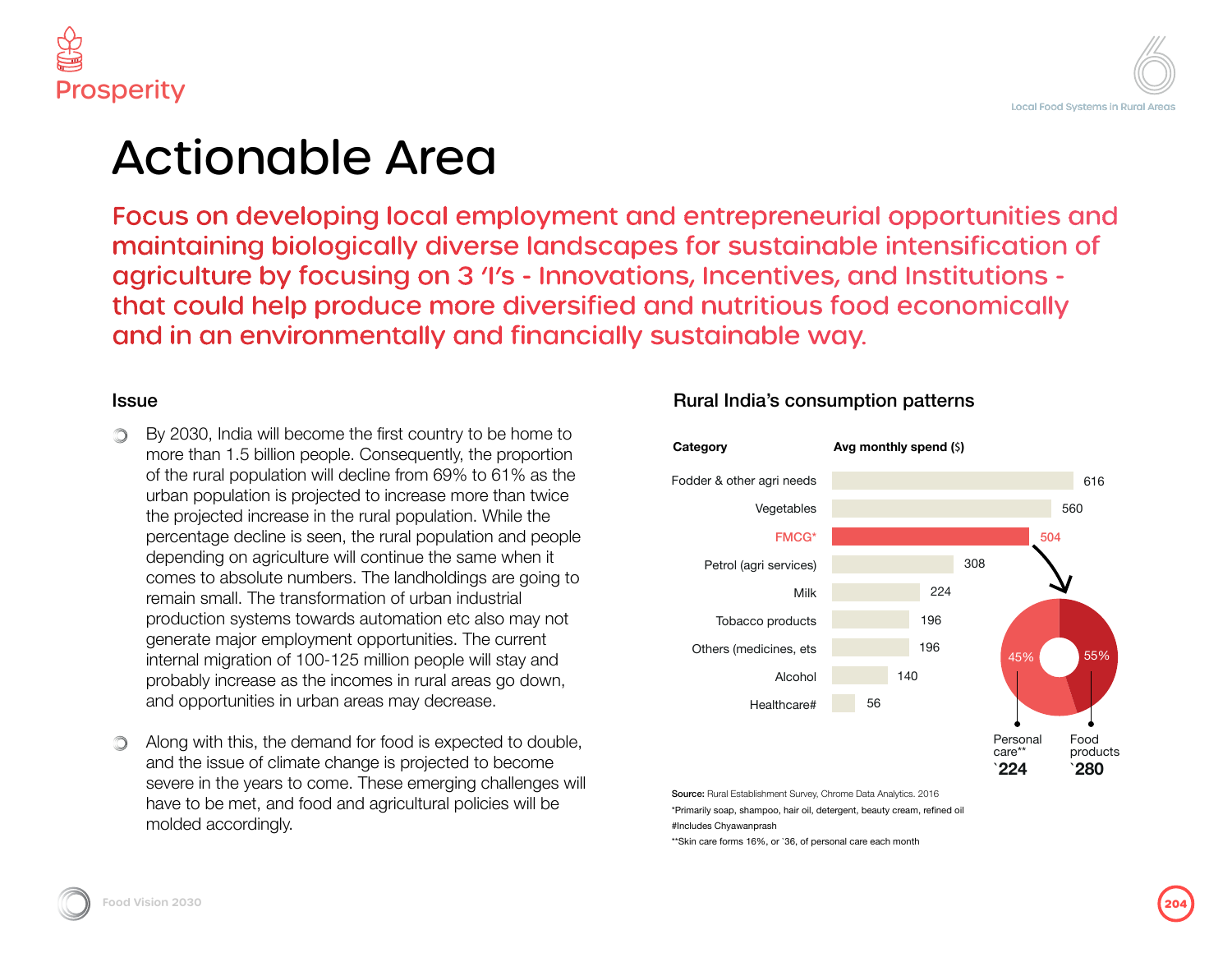



- The COVID19 pandemic and the lockdown have exposed how a large section of our society is highly vulnerable with regard to food security, while agriculture has shown resilience as a sector. Food systems perform a central role in determining the quantity, quality, diversity, and nutritional content of the foods available for consumption and sustaining the livelihoods of 54% of the people dependent on agriculture in the country. In addition, food systems have a major impact on human health (both positive and negative) through various channels and on our planet's environment, ecosystem, and health.
- As such, how food systems function, the cost and quality of the food they deliver, and their impact on the health of people and our planet, directly and indirectly, impact outcomes of food security and nutrition. Any measure taken towards this must comprehensively consider these issues in design. Unfortunately, there had been a narrow focus on a few approaches since independence without understanding the overall implications and administrative and bureaucratic failures. The situation worsened after the 90s, with India opting for liberalisation and globalisation without strengthening its own support systems and climate change.
- The main problem seems to be the lack of a comprehensive and integrated approach and trying to solve today's and the futuristic problem with yesterday's knowledge. Three of the important challenges to ensure food and nutrition security for all are ecological degradation, climate variability and extremes, and economic slowdowns and downturns, which are exacerbated by the underlying causes of poverty and very high and persistent levels of inequality.

a. Ecological Degradation: Currently, 97.85 million hectares (mha) of land have already been degraded. Of this, 3.32 mha has been added in the 15 years between 2003-04 and 2018-19. Almost 37 mha of the degraded land is what the report classifies as agriculture unirrigated land. And water erosion is the most common reason (80%) for degradation of unirrigated farmland, followed by wind erosion (17%), salinity/alkalinity inland (2%), and waterlogging (1%). Loss of crop productivity, one of many negative impacts of soil erosion by water, has serious consequences for the country's food, livelihood, and environmental security.

b. Climate variability and extremes: These are the key drivers in the recent rise in global hunger. The impact of climate change is often underestimated, and agriculture's contribution to climate change is ignored. In reality, if farmers have to adapt to the changing climate, we need to understand climate change in a broader context of ecological, economical, and socio-political crises which Indian farmers are already undergoing.

### The relationship between climate change and agriculture is three-fold -

- Climate change has a direct bearing on the biology of plant and animal growth.
- The changes in the farm ecology such as soil conditions, ∩ soil moisture, pests, and diseases, etc.
- The ability of the existing social and economic institutions, Ô particularly in rural areas, to deal with the challenges posed by global warming. In the larger context of food security and climate change, it is also important to consider other sectors like animal husbandry and livestock, which are closely linked with agriculture.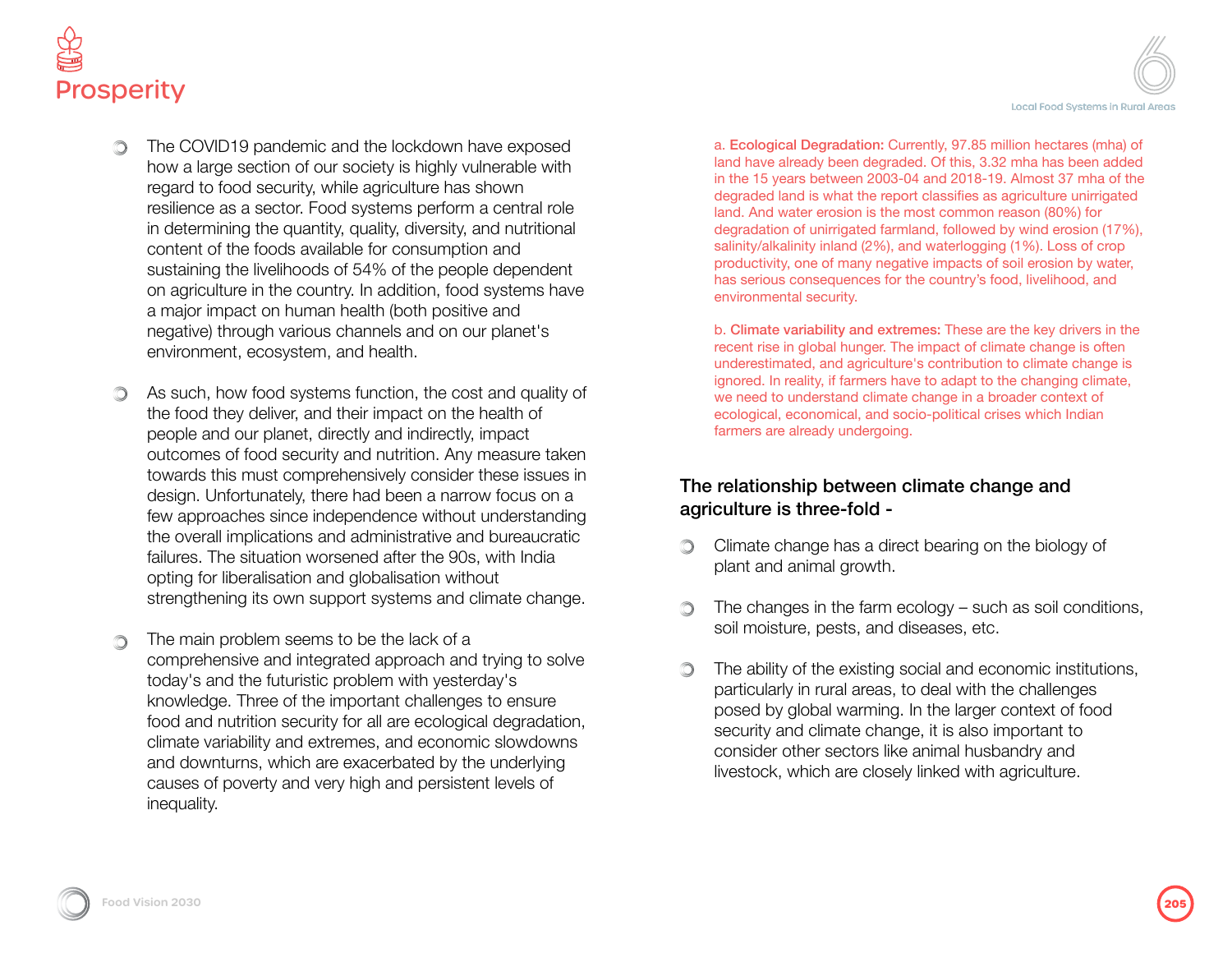

a. Poverty and Inequality: It negatively impacts the nutrition quality of diets. In all its forms, food insecurity and malnutrition are made worse by high and persistent levels of inequality – in terms of income, productive assets, and basic services (e.g., health, education) and, more generally, wealth. Income inequality, in particular, increases the likelihood of food insecurity – especially for socially excluded and marginalized groups – and undercuts the positive effect of any economic growth on individual food security. Structural vulnerabilities, including inequalities related to gender, youth, ethnicity, indigenous people, and people with disabilities, exacerbate poverty, food insecurity, and malnutrition during periods of economic slowdowns and downturns or following conflict and climate-related disasters. Furthermore, these levels of inequality are being accelerated by the COVID-19 pandemic.

b. In 2016-17 Government of India set up a committee for Doubling Farmers' Income (DFI) in real terms over seven years (2016-17 to 2022-23). All India Rural Financial Inclusion Survey (NAFIS) 2016-17 estimates that an average Indian farming household earned Rs 8931/month (Rs 1,07,172/year) in the agriculture year 2015-16. This is up from Rs 2,115 earned in 2002-03 as per NSSO's Situational Analysis Survey, implying a Compounded Annual Growth Rate (CAGR) of about 12% in nominal terms and 3.7% in real terms (2015-16 base). To achieve the DFI by 2022-23, the Dalwai committee points out that farmers' real incomes need to grow at 10.4% per annum, i.e., 2.8 times the growth rate achieved historically (3.7%) has not been achieved yet. Instead, it went down to less than 3.0% by 2017-18, and the achievement was far lower than the targets.

# Initiatives

Food security exists when all people have physical and  $\circlearrowright$ economic access to sufficient, safe, and nutritious food to meet their dietary needs and preferences for an active and healthy life. To achieve food security, India has taken a series of approaches, some influenced by developments across the world, some due to advocacy efforts of civil society groups and political parties, and the judicial system in India forces some. All these initiatives can be summarised as follows -

### Approaches to Food and Livelihood Security

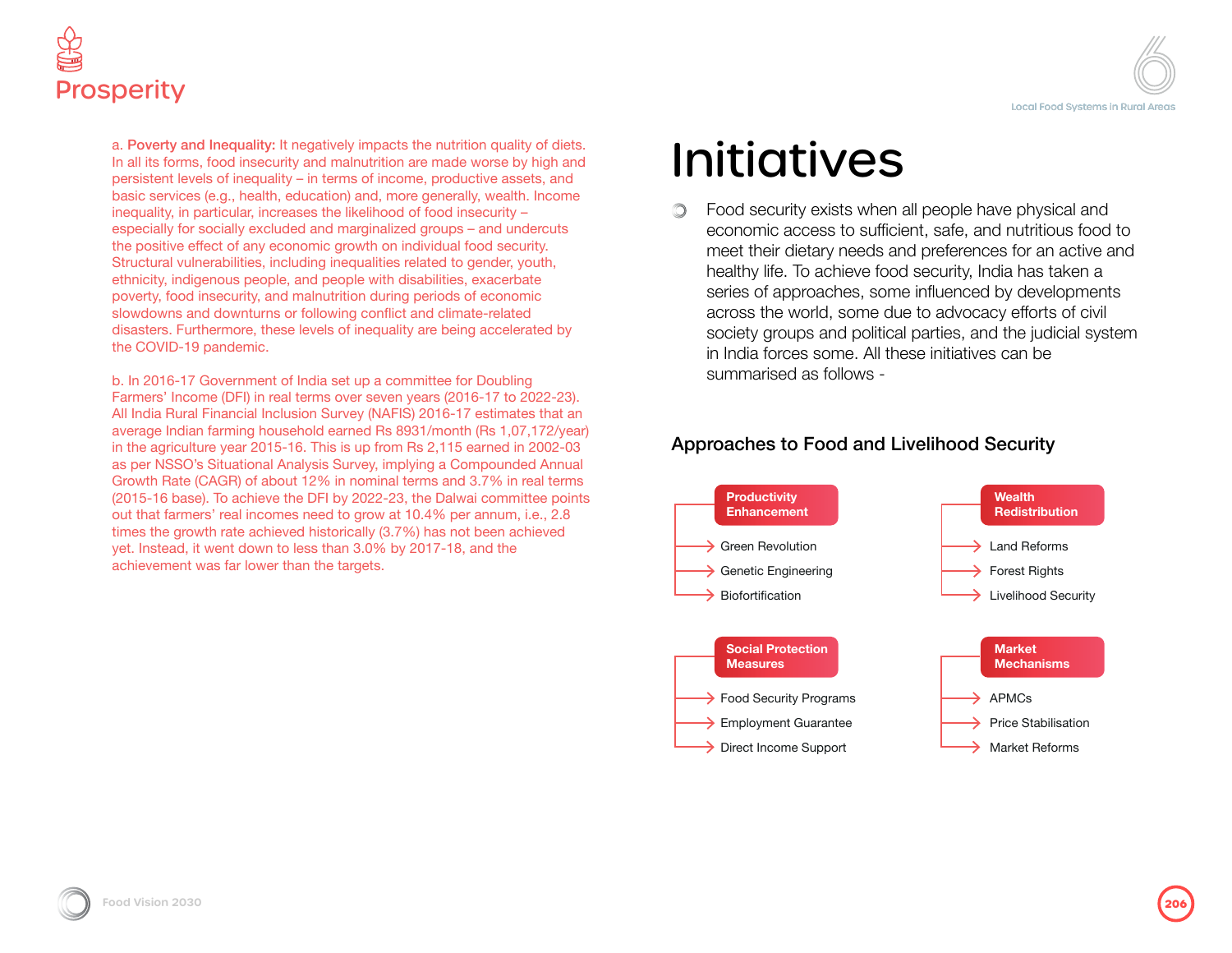

## Vision 2030

- A significant focus on developing local employment and entrepreneurial opportunities can be provided by strengthening the local food systems.
- Maintain biologically diverse landscapes for sustainable intensification of agriculture.
- Focus on the role of Innovations, Incentives, and Institutions that could help produce more diversified and nutritious food economically and in an environmentally and financially sustainable way.

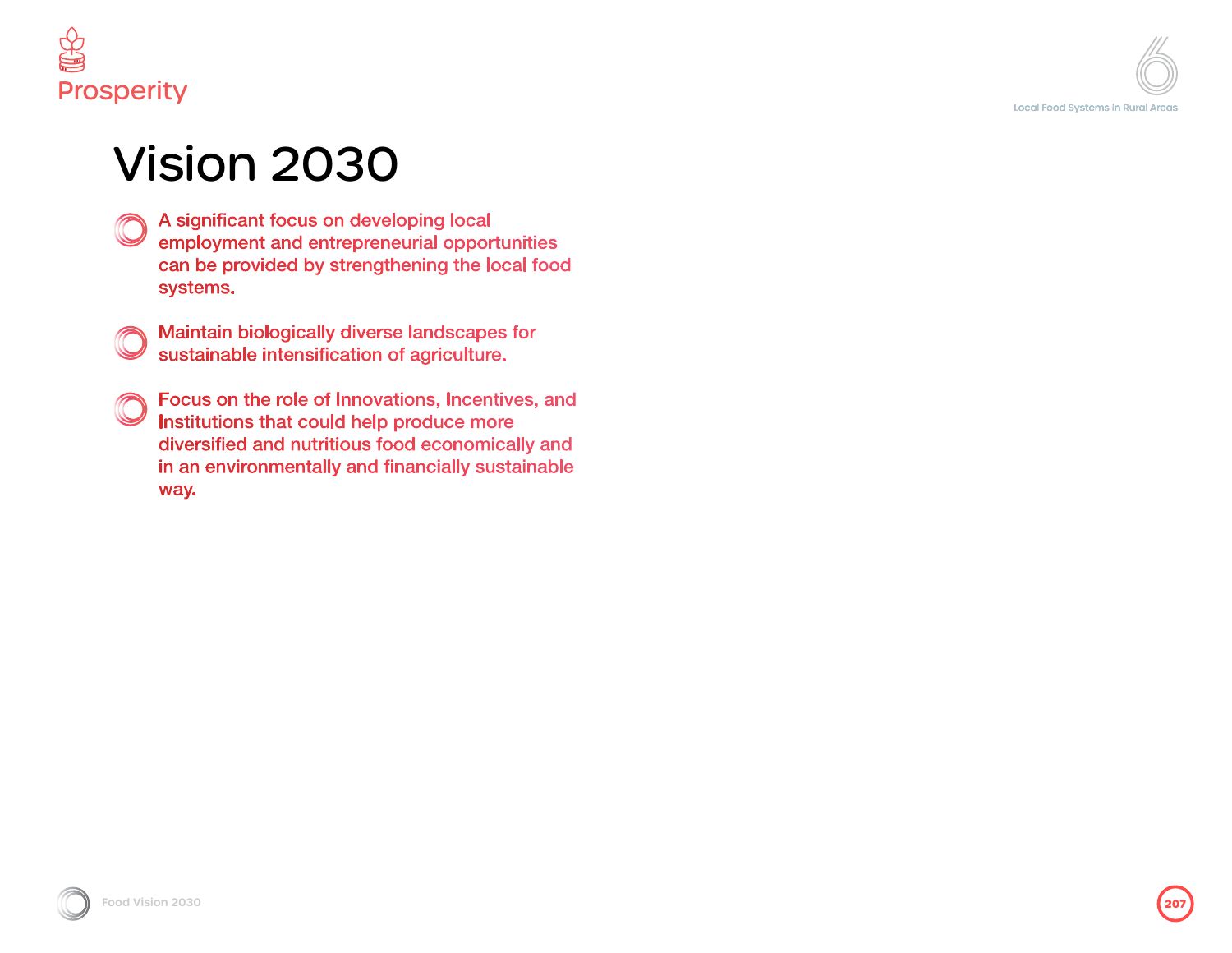

### Pathways



Rationalise subsidies as current subsidies distort cropping patterns and production practices.

Shift subsidies for more ecologically sustainable models of agriculture.

Focus on Income Security for farm households rather than on increasing yields since the progress of agriculture needs to be measured in terms of growth in incomes of producers than the increase in yields.

Invest in income diversification opportunities for small and marginal farmers.

Strengthen direct income support measures.

Correct price distortions.

Government should announce the Minimum Support Prices (MSPs) for all the crops along with approximate quantities which may be procured, and the states should decide the procurement quantity.

Give food security budgets to states based on the proportion of the targeted population and other criteria.

Strengthen the Farmer Producer Organisations (FPOs) and let them procure and distribute the grain grown within their region.